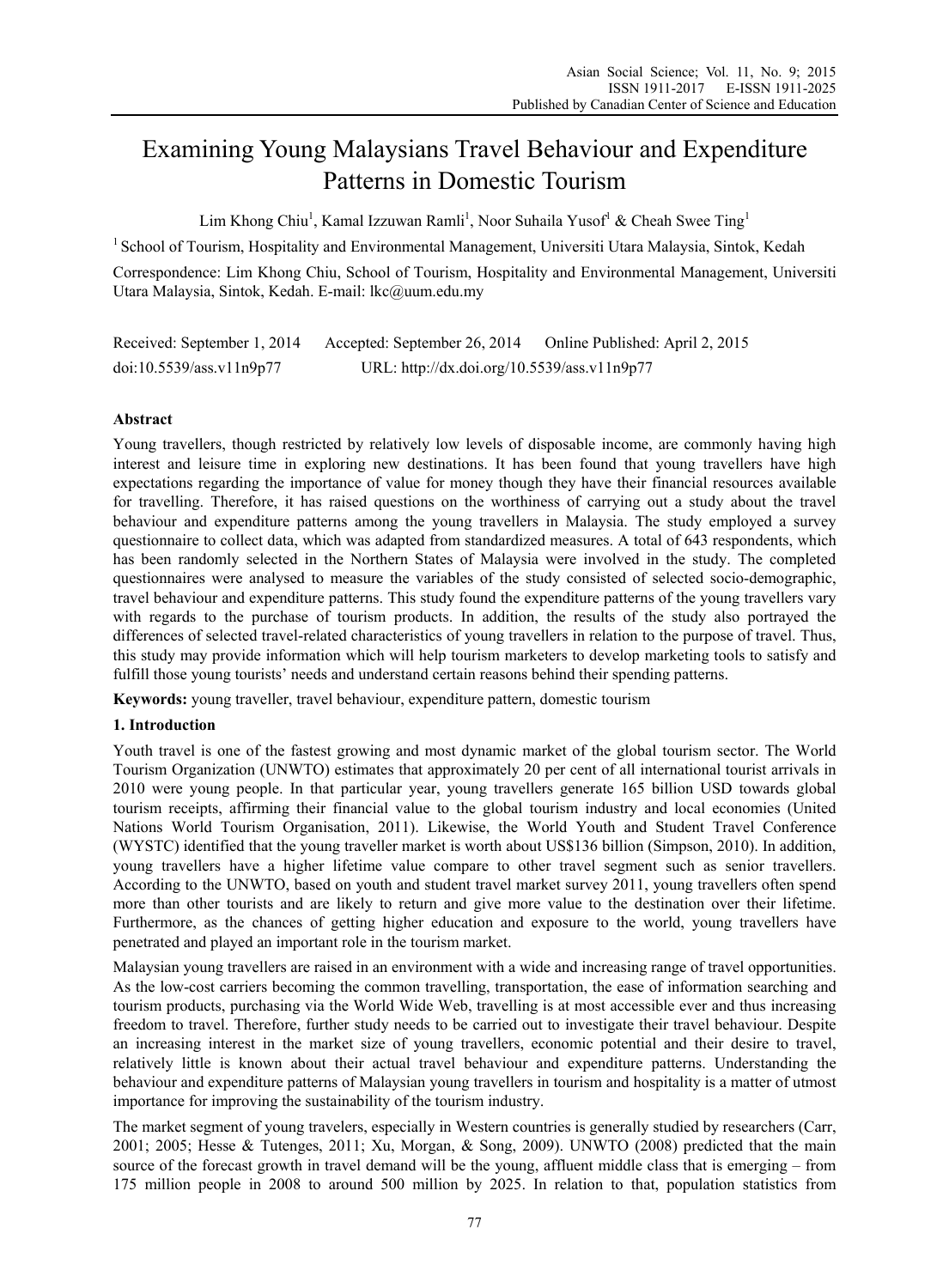Department of Statistics, Malaysia shows that there are 28.25 million of young travelers in Malaysia as in 2010. It has raised questions on the worthiness of carrying out a study of the travelling patterns of Malaysian young travelers.

Young travellers, though restricted by relatively low levels of disposable income, they commonly have high interests and leisure time in exploring new destinations. A convenient and inexpensive short-haul destination attracts younger and less affluent travellers (Jang, Bai, Hong, & O'Leary, 2004). In addition, young travellers have high expectation regarding the importance of value for money though they have their financial resources available for travelling (Glover, 2010). They are willing to pay a premium price for it if they believe that the product, services or experience is worth it. This study will investigate the young traveller behaviour and expenditure patterns for this market group.

In terms of tourist spending, a recent report of tourism in Malaysia showed that even though Malaysia has the highest tourist arrival in the Southeast Asia region in 2012, the total revenue for tourism was less than Thailand and Singapore which have fewer tourist arrivals (The Star, 2013). That was in the case of international tourists. For domestic tourists, however, it was found that they are more active as compared to their international counterparts (Carr, 2002). This is due to the fact that those tourists who travelled the furthest to the holiday destination were likely to exhibit the 'allocentric' behaviour, while those travelling a relatively short distance behaved in a 'psychocentric' manner (Debbage, 1991). An 'allocentric' tourist may be defined as an inquisitive and curious individual, who is self-confident and adventurous, which is the opposite of a psycho-centric tourist (Hoxter & Lester, 1988). Furthermore, it was suggested that the differences may have been a result of the greater ability of domestic tourists to become involved with the host population because of the lack of any language barriers, and the relative familiarity of their vacation surroundings, as compared to those of the foreign travellers (Laing, 1987). More importantly, Krippendorf (1987), who states, ''having arrived at the scene of their dreams, many tourists behave in much the same way as they do at home''(p. 31) Therefore, the current study is motivated to explore the Malaysian young travellers' travel behaviour when travelling to a domestic holiday destination. Furthermore, this study focused on domestic tourists' is rather different from other studies that concentrated more on international ones. The differences may be manifested through the way they spend, as well as the use of leisure time and space during their entire holiday. Indeed, these aspects of behaviour are the major focus of the current study.

# **2. Objectives of the Study**

The main purpose of this study was to understand the Malaysian young travellers' behaviour and their expenditure patterns. Specifically, this study aimed to provide the meaningful perspectives to answer the following research objectives:

1) To develop a demographic profile of young Malaysians who have travelled within Malaysia in the past 12 months.

2) To identify the domestic travel behaviour among young Malaysians.

3) To determine the travel expenditure patterns among young Malaysians during their domestic travel.

4) To explore the young travellers' domestic travel behaviour and their spending patterns in relation to their purpose of travel.

#### **3. Literature Review**

Today, tourism is one of the world's largest industries. It is consisted of many segments such as transportation, accommodations, food and beverage services, shopping and activities for tourists. Each of these products and services is the key of an economic generator for the community specifically and the nation generally. Therefore, tourism is also considered as the sum total of tourist expenditures within the borders of a nation or a political subdivision or a transportation-centered economic area of contiguous states or nations (Goeldner & Ritchie, 2006).

Advances in technology, communication and transportation are enhancing people's mobility and travel opportunity. It is no doubt that the travel and tourism expenditure continue to hike even during world economic recession. Hence, meeting the demands of domestic and international travellers by providing tourism-related goods and services became an attractive form of economic development in a nation (Cook, Yale, & Marqua, 2006). It is imperative for the stakeholders of tourism and hospitality industry to understand the tourists' travelling behaviour of different segmentation. The analysis of travel behaviour and expenditure patterns will definitely contribute to more adequate and effective tourism marketing and management.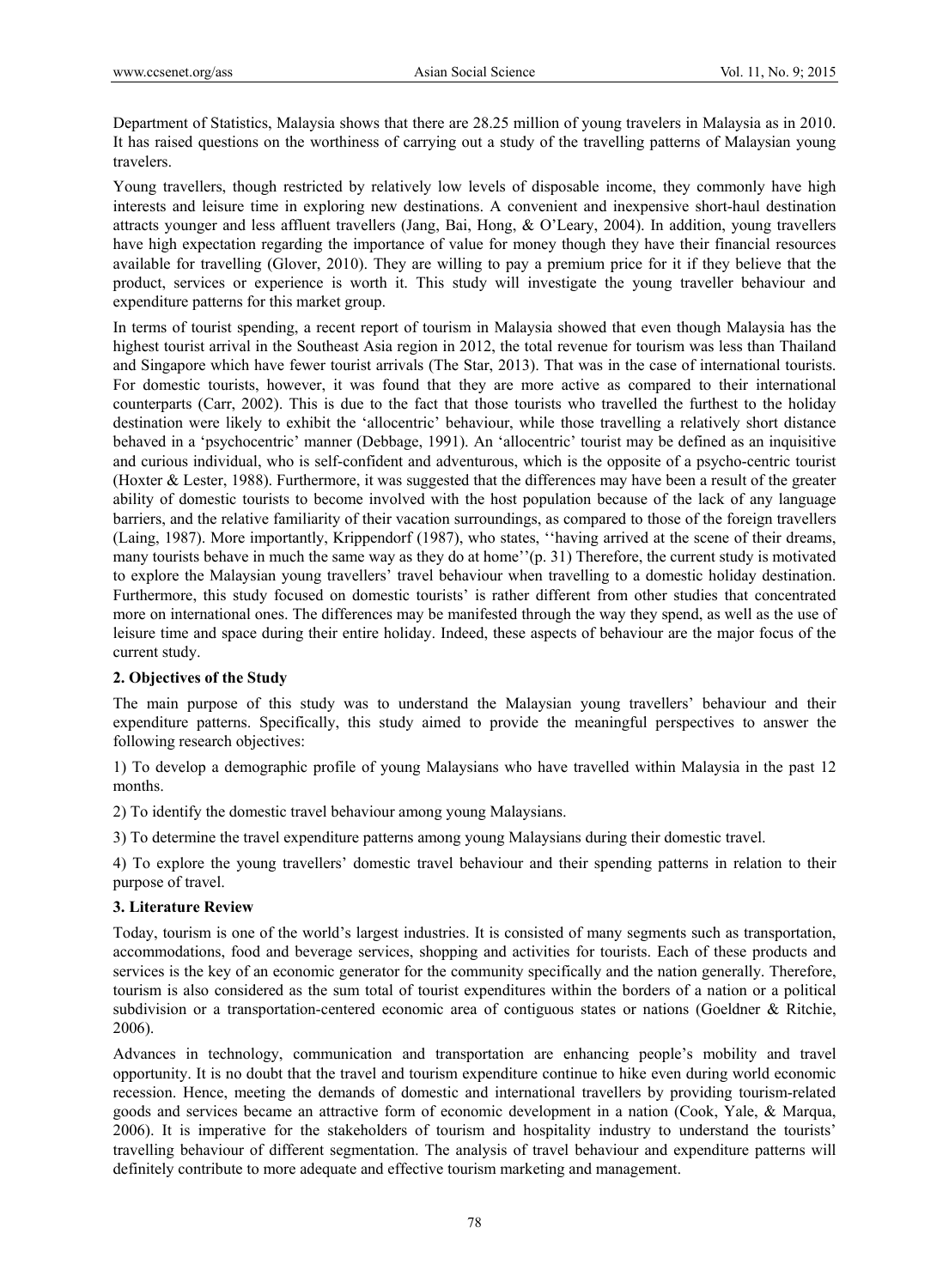# *3.1 Young Traveller*

Taiyab (2005) defined the 'young' tourism market as travellers between 16 to 25 years old, who take a travel involving at least one night's stay. However, countries such as Canada has expanded this definition to include young adults between 26 to 30 years old. Meanwhile, the Student and Youth Travel Association of North America (SYTA) has also expanded the WTO's definition of youths to include those under 16 years of age, which makes the youth travellers are those between 16-35 years old (Carr, 2002).

In relation to this, as the chances of getting tertiary education are higher, most of the young travellers are students. This is agreed by Sellars (1998) that more are going on to higher education. Reisinger and Mavondo (2002) found that a growing proportion of young people now continue their education beyond the age of 25. Today's young generation enjoys travelling more than any generation before. The increasing purchasing power and spending behaviour of young people has made this demographic an attractive target for different industries. It was estimated that 20% of the 940 million tourists travelling the world in 2010 were young people (UNWTO, 2011). By 2020, there will be around 300 million international youth trips per year, which represent a 59% growth in 10 years. According to the UNWTO report, the average youth traveller spends a total of \$2600 per trip as compared to the average international tourist spends an average of \$950 (UNWTO, 2011). This indicates that youth travel is one of the fastest growing markets in the tourism sector. The youth, especially the student segment, though deemed as more price-sensitive yet they have ample time to travel (Grigolon, Kemperman & Timmermans, 2012). In addition, Huang and Petrick (2010) stated that young travellers aged between 18 and 25 years are expected to be very influential.

According to Swarbrooke and Horner (2001), young people would rather not to take a holiday with their parents. This could take the form of an educational travel organised by schools, an organised children's camp like BUNAC or Camp America, an activity-based travel such as a PGL canoeing holiday in the UK or a farm-based vacation, for example, the 'Gîtes d' Enfants' in France and a single-sex group holiday with a group of friends. Report by Clarke (1992) showed that the inclusive tour package by the tour operator in the United Kingdom (UK) was all tied to the youth characteristics. Furthermore, the influence of Dance Music on the UK youth tourism market has caused the majority of the main packaged youth tour brochures are a Dance Music oriented (Sellars, 1998). However, findings from Chadee and Cutler (1996) showed that 51% of respondents (students) planned their travels without a travel agent.

# *3.2 Campaign to Promote Domestic Tourism to Young Travellers*

'Cuti-Cuti Malaysia'(Malaysians go for holidays) is the campaign launched to promote domestic tourism among Malaysians. Domestic tourism involves residents of a country travelling within the borders of that country. For example, in the contexts of Malaysia, a person from Kuala Lumpur going for a holiday to Penang is a domestic tourist. The 'Cuti-Cuti Malaysia' Campaign was first introduced in the 11th of September 1999 to stimulate the growth of the number of domestic tourists in our country. The main objective of this campaign is to encourage the locals to plan their vacation properly and this campaign was targeted to reverse the view of locals that vacationing is something unnecessary and a waste of time and money. Other than that, this campaign is aimed at changing the 'balik kampung' (back to hometown) tradition into a tourism activity. This campaign was later rebranded to 'Zoom! Malaysia' on 14th May 2008 and finally changed to 'Cuti-Cuti 1Malaysia' Campaign, in line with the 1Malaysia concept introduced by The Right Hon. Prime Minister, Dato' Sri Haji Mohd. Najib bin Tun Haji Abdul Razak. (Musa Yusof, 2014). According to Musa Yusof (2014), the director of the domestic marketing division, Tourism Malaysia, the destinations that we expect to be popular among domestic tourists are divided into a few segments: eco-travel; culture and heritage; beaches and islands; and highlands – all of these destinations are promoted through 'Cuti-Cuti 1Malaysia' packages.

In promoting this campaign, the government issued a few directives that contribute towards the success of this campaign such as the provision of additional leave on the first and the third Saturday of every month to all public sector employees. The launch of the low-cost airline, Air Asia, on the December 1st, 2001 also helped in boosting the domestic tourism industry. The peak of the growth of the domestic tourism industry was when the government declared five working days a week starting from July  $1<sup>st</sup>$ , 2005.

Besides that, the Youth Tourism Fair was organized by the Malaysian Youth Hostel Association in collaboration with the Ministry of Tourism during the Millions of Youth Gathering event on year 2011 and 2012. With the theme "Cuti-Cuti 1 Malaysia for 1 Malaysia Youth", affordable domestic travel packages were offered to young Malaysians. Also, the Student Tourism Programme (3Ps) was officially launched on February  $24<sup>th</sup>$ , 2001 by the Minister of Culture, Arts and Tourism and the Minister of Education in order to encourage students to travel within Malaysia from a young age. Besides promoting domestic tourism, it is to motivate students spending their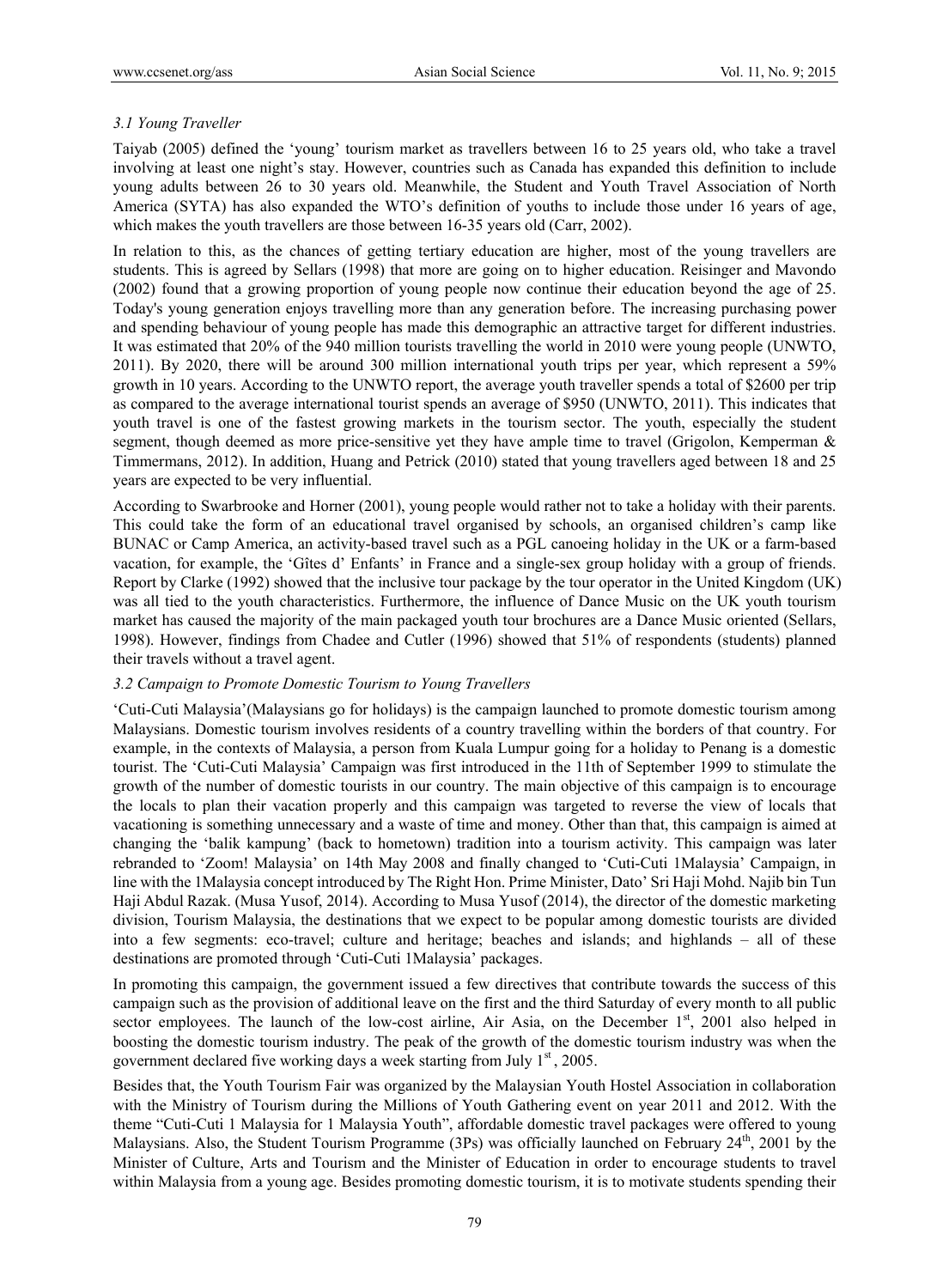time wisely by exploring the historical, cultural and natural sites of Malaysia. Among the activities implemented are a Student Tourism Club, 3Ps Seminar as well as State and National Student Tourism Quiz (Ministry of Tourism Malaysia, 2011). Emphasis has been given for young Malaysians as their high potential in travelling can be predicted.

#### *3.3 Tourist Behaviour and Expenditure Patterns*

The study of tourist behaviour is the study of why people purchase certain tourism products, and how they make their decision (Schiffman & Kanuk, 2007). Tourist behaviour research has focused on motivations, typologies, destination choice and the decision process (Hudson, 1999). Purchase of a holiday is generally involving a large spends. Therefore, factors such as internal and external motivations as well as other determinants which influence the purchase of tourism products must be studied thoroughly. Wang (2014) addresses that the motivations for travelling can be clustered into three groups, namely, psychological, cultural and economic. However, these motivations are commonly affected by the external environment such as social, economic and political factors. Thus, in order to study the travel patterns of youth, an in-depth understanding of tourist behaviour is vital for more effective and successful marketing activities. This is due to the fact that travel related decision is multi-faceted.

Disposable income is the major funding for travelling. Hence, Wang (2014) agreed that tourism participation restricted by budget constraint. However, young travellers get their travel fund from personal saving, student loan or scholarship, parents, as well as boyfriend or girlfriend or spouse (Carr, 2005). The study by Heung and Leong (2006) found that 43.6% of the university students have a travel budget of more than HK\$10, 000. Wang (2014) pointed out that Asians have higher saving behaviour than the Europeans. Hence, it is not doubtful when young people fund their travel from personal saving. Furthermore, strong economic conditions allow parents to fund their children's lifestyle. Likewise, same situation for those who have a partner or spouse with high income. The study of Xu et al*.* (2009) found that Chinese students' source of funding is from their parents while British students' funded their own trip. Besides that, younger travellers prefer using credit cards (Euromonitor, 2011). This is due to the fact that it is convenient and rewarding with advantages such as reward points, frequent flyer miles and cash back. The increased availability of credit facilities allows young Malaysians to travel around the world. Therefore, it is essential to assess their funding to fully understand their travel expenditure patterns. The growth of travelling interests among young Malaysians has drawn attention of researchers and marketers in understanding the determinants which influence their expenditure. The many ways of shopping for tourism products, purchasing methods, usage of different intermediaries and payment methods (Lawson, Thyne, Young & Juric, 1999) of young travelers are worthy of investigation. Tourism expenditure is defined as "the total consumption expenditure made by a visitor on behalf of a visitor for and during his/her travel and stay at destination" (United Nations World Tourism Organization, 1994). Therefore, expenditure on different tourism products helps describing the size of each market in economic terms. Besides that, the identification of attributes that influence travel expenditure characteristics among young travellers can be achieved. According to Wang (2014), a travelers' decision on the amount to spend on a travel is the main factor that determines the tourism expenditure. Expenditure pattern is the expenses allocated on tourism products (Jang *et al*., 2004). In this study, the amount of money spent and the preference of purchasing tourism products such as transportation, accommodation, food and beverage, gifts and souvenirs as well as entertainment and recreation during a vacation are measured.

Transportation, accommodation, food and beverage establishment and activities are among the basic yet essential elements in a vacation. Preference of accommodation (Kim & Jogaratnam, 2003), mode of transportation (Kim & Jogaratnam, 2003), food and beverage (Kim & Jogaratnam, 2003), activities (Kim & Jogaratnam, 2003) as well as souvenirs (Swanson & Horridge, 2006) has been studied in recent years. In addition to that, Reisinger and Mavodono (2004) agreed that personality and travel motivation is significantly related to activity preference. Lawson et al. (1999) was profiling the respondents into six cluster solutions (such as outdoor adventurers, sports devotees, fun-loving holidaymakers, education seekers, special family occasions as well as family holidays) to have a clearer appreciation of the different motives and attitudes differentiating between segments. The results were statistically significant when related to the behavioural variables in data that includes activities carried out on holiday, accommodation and transport choices, information search, booking options and payment methods. Due to the youth segment is more price sensitive, the main influence for their vacation decision is the cost of a travel (Grigolon et al., 2012).

The travel purpose among travellers such as visit friends and relatives (VFR) and business purposes have been widely studied by researchers. The nature of the trip will be varied according to the travelling purpose (Peerapatdit, 2004). For instance, VFR travellers spend less on accommodation because they have the tendencies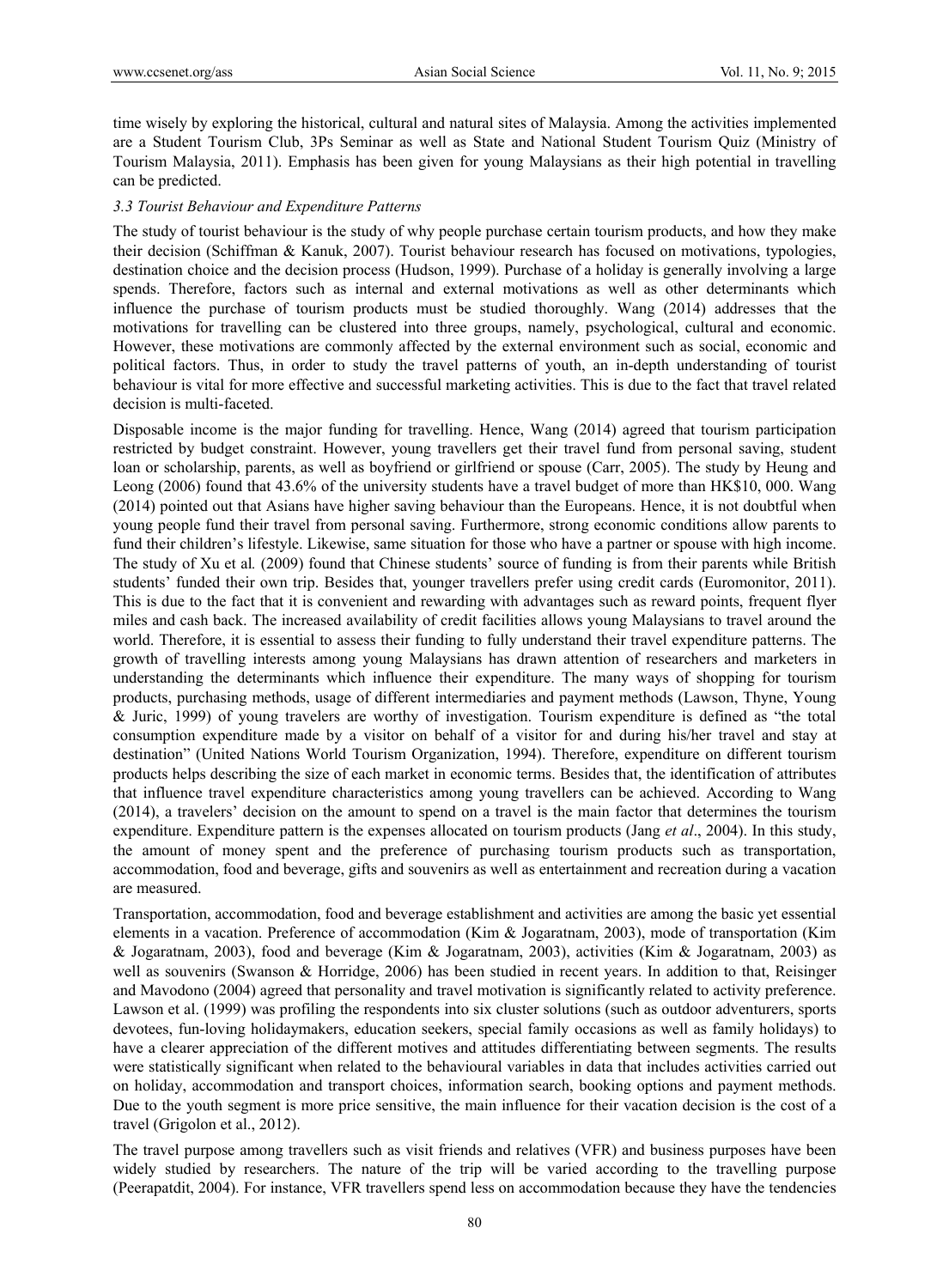of staying with friends or relatives in the tourist destination. Heung and Leong (2006) found that 'Experiencing new and different style' and 'Take it easy and relax' are the main purpose for travelling. In the meanwhile, the study comparing Chinese and British students by Xu et al. (2009) found that there are significant differences in attitudes towards travel. For example, Chinese students demonstrated that their trip is more educational purposes while British students' purpose of travel is more about having fun. This study contributes to the literature by examining the expenditure patterns of different travel purposes, which are travelling for leisure, travel for shopping, travel for visiting a theme park, travel for sightseeing, travel to visit historical/cultural destination, travel for sport/recreation and travel to visit friends/relatives.

In brief, the major gaps in the body of knowledge regarding tourist behaviour would be a great challenge to researchers. The subject of tourist behaviour and its ever changing quality are relevant to all participants in the tourism industry including academicians, marketers and policy makers. Hence, more research shall be conducted to fulfil the underdeveloped area of the study of tourist behaviour.

## **4. Research Methods**

## *4.1 Sample*

For the purpose of this study, population includes Malaysian young travellers aged between 21 to 35 years old. The focus of this study is to gather information from Malaysian young travelers from the northern region, which are Perlis, Kedah and Pulau Pinang. These destinations have been selected for various reasons. For instance, most of these destinations are among the most famous tourist destination in Malaysia (Oppermann, 1992) and offering different types of travel activities. Therefore, the number of tourists at these destinations can be expected to be relatively higher. University students from Universiti Utara Malaysia, Polytechnic Perlis and Sunway College, Penang were selected randomly to participate in this study. Respondents of the study include those who have travelled domestically in the previous 12 months from the day they participate in this study.

## *4.2 Research Instrument*

The questionnaire was developed by adapting standard measured from various sources. The questionnaire consists of three sections. In Section A aimed to gather the socio-demographic background of each respondent. There were six questions regarding the sociodemographic profiles of respondents such as gender, age, ethnicity, education level, year of study, and source of income. Section B of the questionnaire consisted of questions related to the respondents' travel behavior. Section C includes questions regarding the type of travel and expenditure pattern that can be divided into seven sub-section, type of travel such as: leisure, shopping, visiting theme park, sightseeing, visiting historical/cultural destination, sport/recreation and visiting friends and relatives.

*The questionnaire was prepared in Malay (Malay national language) hence translation processes of selected sources which originally in English were performed via back translation (Brislin, 1971). Then, we conducted a pilot test on the designed questionnaire to 100 respondents to evaluate reliability of the questionnaire. The results of this pilot test show that the measured reliability based on Cronbach's Alpha is adequate. Thus, such findings allow us to use the translated questionnaire for actual study.*

# *4.3 Data Collection*

A quantitative approach by using self-completed questionnaires were administered by two trained research assistants to collect data. The questionnaires were distributed between November 2012 to January 2013. A total of 800 questionnaires were distributed to the respondents. The respondents were asked to complete a survey questionnaire. The respondents were informed concerning the purpose of the study and general instructions were provided and help was offered when needed. The responses were confidential.

From the total 800 distributed questionnaire, 685 questionnaires were returned by the respondents, 42 survey questionnaires were either incomplete or did not meet the criteria for each section of the questionnaire, which resulted in a total of 643 usable questionnaires to be analysed for this study.

# **5. Results**

# *5.1 Sosiodemographic Data of Respondents*

The demographic data of the respondents are presented in Table 1, according to their gender, age, ethnicity, education level, year of study, and source of income. Females represented 68.7% of the respondents and males represented 31.3%. The majority of respondents were age group between 19-21 years of age (56.3%), 22-24 years of age (39.8%), 25-27 years of age (3.4%), while 28-30 years of age represented only 0.3% and 31 years of age and above group represented 0.2% of total respondents. In terms of ethnicity, 52.9% of the respondents were Malays, 37.2% were Chinese, 7.2% were Indians, and only 2.8% representation of other ethnic groups of the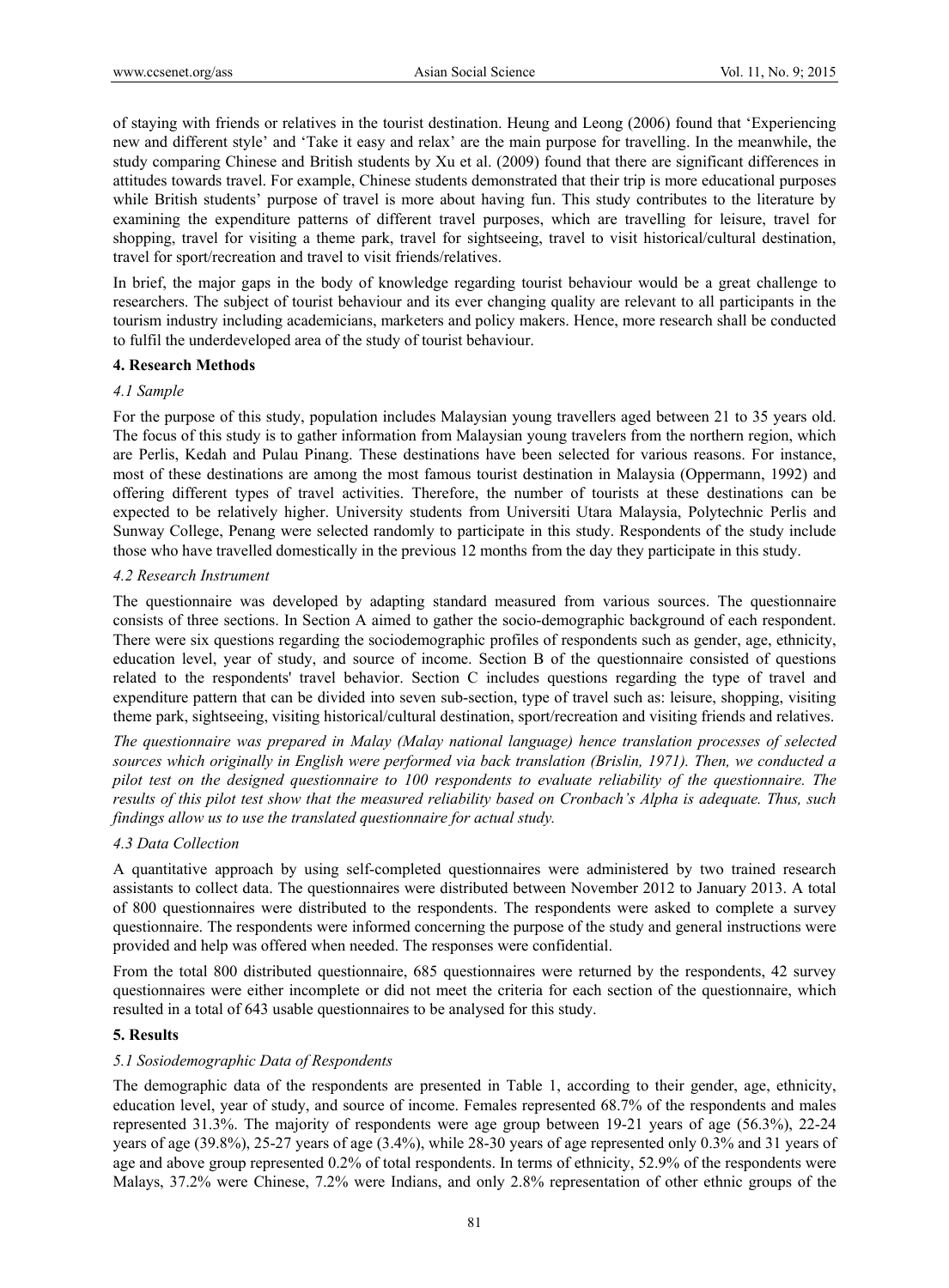total respondents. The majority of the respondents (85.7%) pursuing their bachelor degree, 12.9% pursuing other academic qualifications such as diploma and certificate, and only 1.4% study at postgraduate degree level, and 98.3% of the respondents were in year 1 to year 4 of their tertiary education, while only 1.7% were in more than year 4. In terms of source of income, the majority of the respondents (82.1%) obtained their source of income from PTPTN loan, 8.1% relied on the family, 5.8% reported income from scholarship, and 4% of the respondents reported obtained from another source of income.

| Characteristic          |               | Frequency $(N=643)$ | Percentage $(\% )$ |
|-------------------------|---------------|---------------------|--------------------|
| Gender                  | Male          | 201                 | 31.3               |
|                         | Female        | 442                 | 68.7               |
| Age (year)              | $19 - 21$     | 362                 | 56.3               |
|                         | $22 - 24$     | 256                 | 39.8               |
|                         | $25 - 27$     | 22                  | 3.4                |
|                         | $28 - 30$     | $\overline{2}$      | $\cdot$ 3          |
|                         | 31 and above  | 1                   | $\cdot$            |
| <b>Ethnic Group</b>     | Malay         | 340                 | 52.9               |
|                         | Chinese       | 239                 | 37.2               |
|                         | Indian        | 46                  | 7.2                |
|                         | Other         | 18                  | 2.8                |
| <b>Education</b>        | Post Graduate | 9                   | 1.4                |
|                         | Bachelor      | 551                 | 85.7               |
|                         | Other         | 83                  | 12.9               |
| Year of study           | Year 1        | 176                 | 27.4               |
|                         | Year 2        | 208                 | 32.3               |
|                         | Year 3        | 181                 | 28.1               |
|                         | Year 4        | 67                  | 10.4               |
|                         | Other         | 11                  | 1.7                |
| <b>Source of Income</b> | <b>PTPTN</b>  | 527                 | 82.1               |
|                         | Scholarship   | 37                  | 5.8                |
|                         | Family        | 52                  | 8.1                |
|                         | Other         | 26                  | 4.0                |

Table 1. Demographic profile of respondents

# *5.2 Travel Behaviour and Expenditure Patterns*

Table 2 and Table 3 summarizes the results gathered from the survey pertaining to respondents' travel behaviour and expenditure patterns. The results indicate that the majority of students (54.9%) chose to travel during their semester breaks holidays. However, some of them preferred to travel during weekends and public holidays for the purpose of leisure, shopping, sightseeing, visiting historical and cultural sites, sport and recreation, visiting friend and relatives, and theme parks. A total of 493 (76.7%) out of 643 respondents reported they travelled for leisure purpose in the previous 12 months. The majority of respondents (50.1%) out of 493 reported spending two nights at the destination visited and most of them (57.2%) reported that they stayed in a hotel. In terms of spending, a majority of 44.2% of respondents reported average expenditure between RM201 and RM400, where most of their spending was on food and beverage (89%). Meanwhile, 371 respondents reported that they have travelled for shopping in the previous 12 months, where the hotel was their main choice of accommodation (49.3%). As compared with those who travelled for leisure, the majority of those who travelled for shopping stayed only one night (48.3%). The majority of this group (44.8%) spent between RM201 and RM400 while they were on their travel and surprisingly, spending on food and beverage was ranked the highest (84.1%) while money spent for shopping was ranked second (83.6%). A total of 301 (46.8%) out of 643 respondents reported they travelled for sightseeing in the previous 12 months. Most of the respondents (46.5%) reported spending one night at the destination visited with the hotel was the main choice of accommodation (42.2%). For this purpose of travel, most of them (a total of 53.2%) spent between RM101-RM300 where food and beverage was found to be the main reason of their spending.

For those who reported that they travelled to visit historical and cultural destination, hotel was still found to be the main selection of them (37.6%), which was followed by those who stayed in a friends' or relatives' house. About 39.7% of respondents reported average expenditure between RM51 and RM200 while 37.6% reported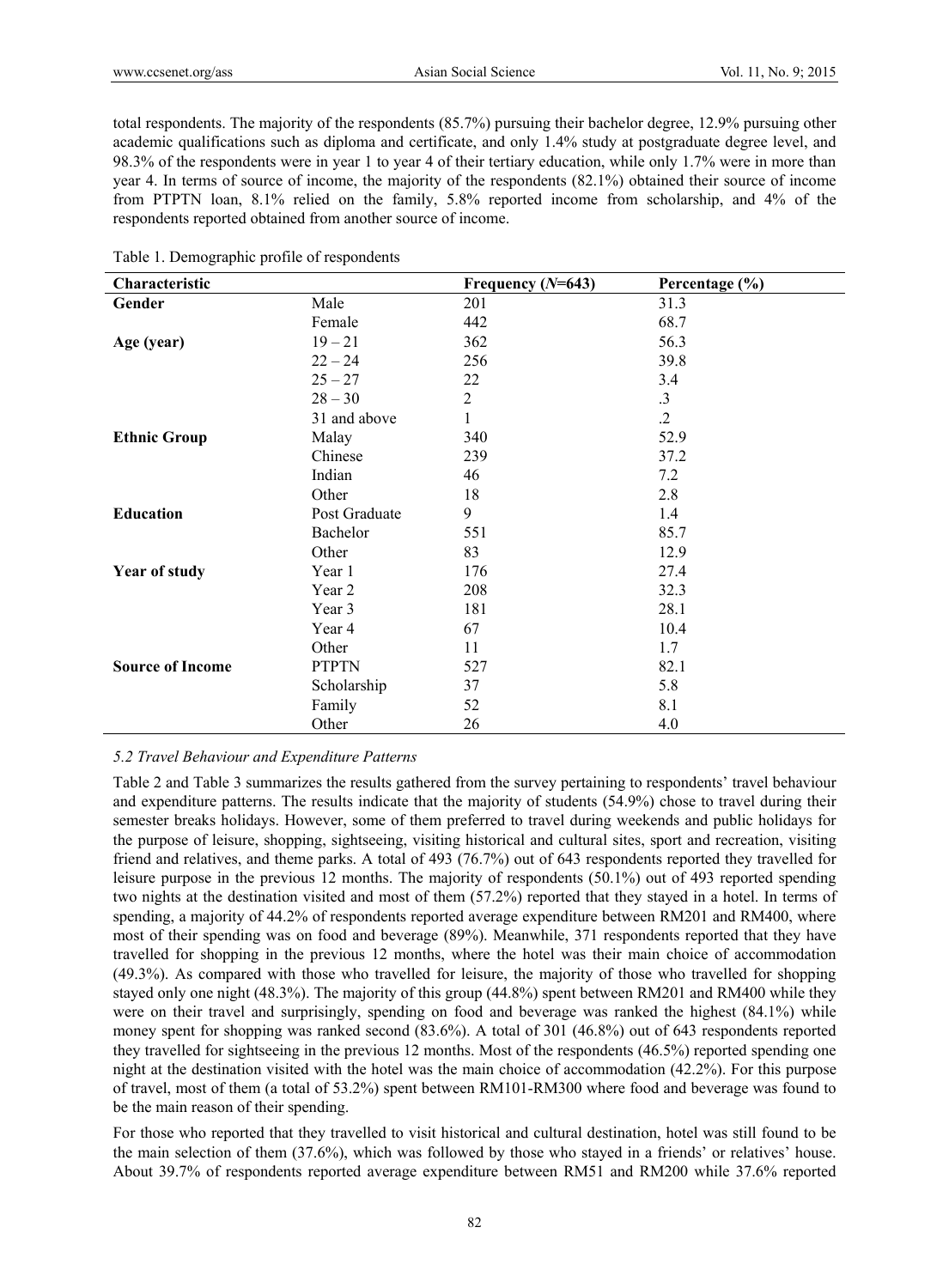between RM201 and RM400 with 80.8% of them ranked highest expenditure on food and beverage, which was followed by 47.6% and 46.3% spent on shopping and souvenirs respectively. The results also indicate that a total of 200 (31.1%) out of 643 respondents reported they travelled for sport and recreation in the past 12 months. For this purpose of travel, three different modes of accommodation were found to be their major selections, where 25.5% out of 200 reported they stayed in the hotel, 23.5% chose to stay in the relative's or friend's house, and 27.5% reported stayed in chalet or resort. The majority of them stayed for two nights (44.5%) when travelling for sports and recreation. Those who were involved in this type of travel seemed to have spent more where 45.5% of respondents reported their average expenditure between RM201 and RM400 while only 36% reported between RM51 and RM200. Apart from their expenditure on accommodation and transportation, 82% of them reported that food and beverage is the major factor that they spent most, and as expected, 61.5% reported spending on entertainment and recreation.

| Purpose of Travel                |     | Leisure<br>$(N=493)$ |                | Shopping<br>$(N=371)$ |              | Sightseeing<br>$(N=301)$ | Visiting Historical<br>& Cultural<br>Destinations<br>$(N=229)$ |                  |     | Sports $\&$<br>Recreation<br>$(N=200)$ | Visiting<br>Friends &<br>Relatives<br>$(N=471)$ |                |              | Theme<br>Park<br>$(N=282)$ |
|----------------------------------|-----|----------------------|----------------|-----------------------|--------------|--------------------------|----------------------------------------------------------------|------------------|-----|----------------------------------------|-------------------------------------------------|----------------|--------------|----------------------------|
|                                  | N   | $\%$                 | N              | $\%$                  | N            | $\%$                     | N                                                              | $\%$             | N   | $\%$                                   | Ν                                               | $\%$           | N            | $\%$                       |
| Duration of stay                 |     |                      |                |                       |              |                          |                                                                |                  |     |                                        |                                                 |                |              |                            |
| One night                        | 95  | 19.3                 | 179            | 48.3                  | 140          | 46.5                     | 109                                                            | 47.6             | 59  | 29.5                                   | 108                                             | 22.9           | 143          | 50.7                       |
| Two nights                       | 247 | 50.1                 | 122            | 32.9                  | 101          | 33.6                     | 76                                                             | 33.2             | 89  | 44.5                                   | 166                                             | 35.2           | 98           | 34.8                       |
| Three nights                     | 111 | 22.5                 | 50             | 13.5                  | 43           | 14.3                     | 31                                                             | 13.5             | 40  | 20.0                                   | 104                                             | 22.1           | 32           | 11.3                       |
| Four nights or more              | 40  | 8.1                  | 20             | 5.4                   | 17           | 5.6                      | 13                                                             | 5.7              | 12  | 6.0                                    | 93                                              | 19.8           | 9            | 3.2                        |
| Place to stay                    |     |                      |                |                       |              |                          |                                                                |                  |     |                                        |                                                 |                |              |                            |
| Hotel                            | 282 | 57.2                 | 183            | 49.3                  | 127          | 42.2                     | 86                                                             | 37.6             | 51  | 25.5                                   | 56                                              | 11.9           | 150          | 53.2                       |
| Chalet/Resort                    | 77  | 15.6                 | 33             | 8.9                   | 52           | 17.3                     | 32                                                             | 14.0             | 55  | 27.5                                   | 9                                               | 1.9            | 44           | 15.6                       |
| Friend's/Relative's house        | 93  | 18.9                 | 127            | 34.2                  | 93           | 30.9                     | 77                                                             | 33.6             | 47  | 23.5                                   | 390                                             | 82.8           | 64           | 22.7                       |
| Homestay                         | 38  | 7.7                  | 22             | 5.9                   | 19           | 6.3                      | 20                                                             | 8.7              | 18  | 9.0                                    | 14                                              | 3.0            | 18           | 6.4                        |
| Other                            | 3   | 0.6                  | 6              | 1.6                   | 10           | 3.3                      | 14                                                             | 6.1              | 29  | 14.5                                   | $\overline{c}$                                  | $\mathcal{A}$  | 6            | 2.1                        |
| Average Expenditure              |     |                      |                |                       |              |                          |                                                                |                  |     |                                        |                                                 |                |              |                            |
| Below RM50                       | 5   | 1.0                  | $\overline{c}$ | $.5\,$                | 12           | 4.0                      | 14                                                             | 6.1              | 12  | 6.0                                    | 51                                              | 10.8           | $\tau$       | 2.5                        |
| RM51-RM100                       | 29  | 5.9                  | 32             | 8.6                   | 37           | 12.3                     | 26                                                             | 11.4             | 15  | 7.5                                    | 79                                              | 16.8           | 23           | 8.2                        |
| RM101 - RM200                    | 79  | 16.0                 | 67             | 18.1                  | 76           | 25.3                     | 65                                                             | 28.4             | 57  | 28.5                                   | 138                                             | 29.3           | 56           | 19.9                       |
| RM201 - RM300                    | 137 | 27.8                 | 100            | 27.0                  | 84           | 28.0                     | 51                                                             | 22.3             | 46  | 23.0                                   | 95                                              | 20.2           | 74           | 26.2                       |
| RM301 - RM400                    | 81  | 16.4                 | 66             | 17.8                  | 37           | 12.3                     | 35                                                             | 15.3             | 45  | 22.5                                   | 46                                              | 9.8            | 47           | 16.7                       |
| RM401 - RM500                    | 68  | 13.8                 | 40             | 10.8                  | 28           | 9.3                      | 13                                                             | 5.7              | 13  | 6.8                                    | 24                                              | 5.1            | 38           | 13.5                       |
| RM501 and above                  | 94  | 19.1                 | 64             | 17.2                  | 27           | 9.0                      | 25                                                             | 10.9             | 12  | 6.0                                    | 38                                              | 8.0            | 37           | 13.1                       |
| Time of travel                   |     |                      |                |                       |              |                          |                                                                |                  |     |                                        |                                                 |                |              |                            |
| Semester break                   | 325 | 65.9                 | 224            | 60.4                  | 151          | 50.2                     | 122                                                            | 53.3             | 92  | 46.0                                   | 254                                             | 54.0           | 154          | 54.6                       |
| Weekdays                         | 27  | 5.5                  | 19             | 5.1                   | 19           | 6.3                      | 13                                                             | 5.7              | 17  | 8.5                                    | 25                                              | 5.3            | 17           | 6.0                        |
| Weekends                         | 39  | 7.9                  | 74             | 20.0                  | 56           | 18.6                     | 48                                                             | 21.0             | 52  | 26.0                                   | 87                                              | 18.5           | 44           | 15.6                       |
| Public holidays                  | 99  | 20.1                 | 53             | 14.3                  | 74           | 24.6                     | 47                                                             | 20.4             | 36  | 18.0                                   | 104                                             | 22.1           | 67           | 23.8                       |
| Other                            | 3   | .6                   | 1              | $\cdot$ 3             | $\mathbf{1}$ | $\cdot$ 3                | $\boldsymbol{0}$                                               | $\boldsymbol{0}$ | 3   | 1.5                                    | 1                                               | $\overline{2}$ | $\mathbf{0}$ | $\mathbf{0}$               |
| Money spent apart from           |     |                      |                |                       |              |                          |                                                                |                  |     |                                        |                                                 |                |              |                            |
| accommodation<br>&               |     |                      |                |                       |              |                          |                                                                |                  |     |                                        |                                                 |                |              |                            |
| transportation                   |     |                      |                |                       |              |                          |                                                                |                  |     |                                        |                                                 |                |              |                            |
| Shopping                         | 340 | 69.0                 | 310            | 83.6                  | 152          | 50.5                     | 109                                                            | 47.6             | 84  | 42.0                                   | 317                                             | 67.3           | 119          | 42.2                       |
| Food & Beverage                  | 439 | 89.0                 | 312            | 84.1                  | 249          | 82.7                     | 185                                                            | 80.8             | 164 | 82.0                                   | 381                                             | 80.9           | 224          | 79.4                       |
| Souvenirs                        | 172 | 34.9                 | 145            | 39.1                  | 121          | 40.2                     | 106                                                            | 46.3             | 63  | 31.5                                   | 151                                             | 32.1           | 92           | 32.6                       |
| Entertainment<br>&<br>Recreation | 250 | 50.7                 | 168            | 45.3                  | 243          | 47.5                     | 70                                                             | 30.6             | 123 | 61.5                                   | 230                                             | 35.8           | 162          | 57.5                       |
| Entrance fee & Tickets           | 153 | 31.0                 | 67             | 18.1                  | 87           | 30.0                     | 90                                                             | 39.3             | 56  | 28.0                                   | 59                                              | 12.5           | 148          | 52.5                       |
| Tours & Visiting                 | 188 | 38.1                 | 93             | 25.1                  | 108          | 36.0                     | 92                                                             | 40.2             | 49  | 24.5                                   | 140                                             | 29.7           | 65           | 23.1                       |
| Other                            | 1   | 0.2                  | 8              | 2.2                   | 3            | 1.0                      | $\overline{4}$                                                 | 1.8              | 6   | 3.0                                    | 15                                              | 3.2            | 3            | 1.1                        |

# Table 2. Travel behaviour and expenditure patterns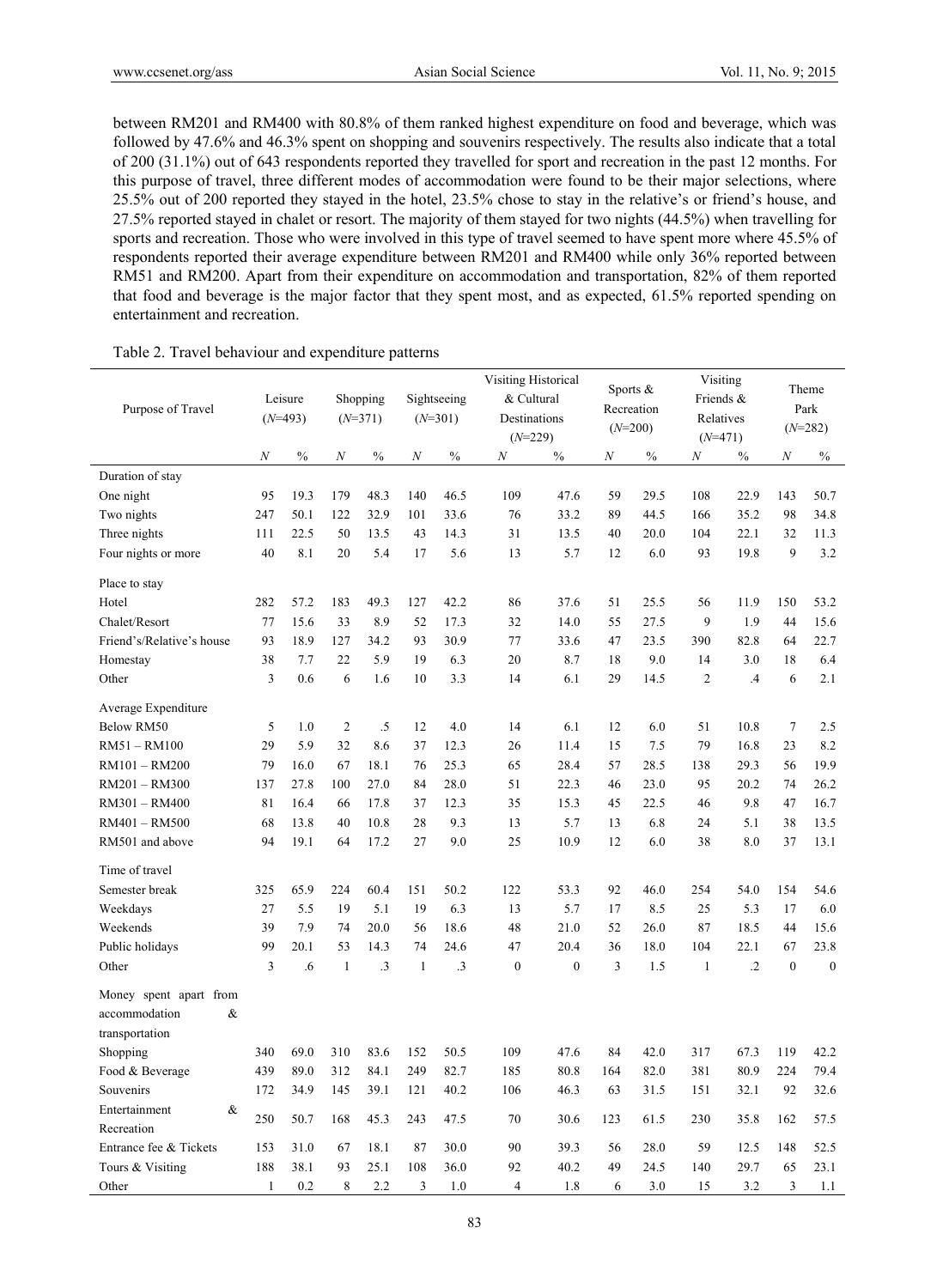As compared with those who travelled for sports and recreation, the majority of those who travelled to visit friends or relatives (471 respondents) reported spending two nights at the destination (35.2%) and unsurprisingly, most of them (82.8%) reported they stayed in the relative's or friend's house (Table 2). The amount of money spent was also found to be lower than other types of visits where most of them (46.1%) spent only between RM51 to RM200. However, most of them (80.9%) still rated food and beverage as they have spent the most, which was followed by shopping (67.3%). Finally, the survey found that a total of 282 (43.9%) out of 643 respondents reported they travel to visit a theme park in the past 12 months. About half of them (50.7%) reported spending one night at the destination visited, and mostly stayed in a hotel (53.2%). About 43% of respondents reported average expenditure during visiting theme park travels between RM201 and RM400. Apart from their expenditure on accommodation and transportation, 79.4% ranked food and beverage to be on the top three most spent on this kind of travel, while 57.5% reported spending on entertainment and recreation, 52.5% reported on entrance fee and buying tickets.

| <b>Duration of stay</b> | $\frac{6}{9}$ | <b>Place to stay</b>       | $\frac{6}{9}$ | Time of travel  | $\frac{0}{0}$ |
|-------------------------|---------------|----------------------------|---------------|-----------------|---------------|
| One night               | 37.8          | Hotel                      | 39.6          | Semester break  | 54.9          |
| Two nights              | 33.5          | Chalet/Resort              | 14.4          | Weekdays        | 6.1           |
| Three nights            | 13.9          | Relative/Friend's house    | 35.2          | Weekends        | 18.2          |
| Four nights or more     | 7.7           | Homestay                   | 6.7           | Public holidays | 20.4          |
|                         |               | Other                      | 4.8           | Other           | $\mathcal{A}$ |
|                         |               |                            |               |                 |               |
| Average expenditure     | $\frac{6}{9}$ | <b>Money</b> spent         | $\frac{6}{9}$ |                 |               |
| Below RM50              | 4.4           | Shopping                   | 57.5          |                 |               |
| $RM51 - RM100$          | 10.1          | Food & Beverage            | 82.7          |                 |               |
| $RM101 - RM200$         | 23.6          | <b>Souvenirs</b>           | 36.7          |                 |               |
| $RM201 - RM300$         | 24.9          | Entertainment & Recreation | 47.0          |                 |               |
| $RM301 - RM400$         | 15.8          | Entrance fee & Tickets     | 30.2          |                 |               |
| $RM401 - RM500$         | 9.2           | Tours & Visiting           | 31.0          |                 |               |
| RM501 and above         | 11.9          | Other                      | 1.8           |                 |               |

Table 3. Summary of means percentage of travel behavior

#### **6. Discussion**

Youth travel market has been identified as one of the major contributors to the growth of the world tourism sector. The importance of understanding about their choice of travel and spending patterns is therefore undeniable. The main objective of this study is to explore the young travellers' behaviour and their spending patterns in relation to their travel purposes. This study has been conducted among higher education students, which are said to have their own income from various sources to fund their travel activities.

From the survey, it was found that most of the young travellers who participated in this study preferred to stay in hotels, which was followed by relatives and friend's house. Other than staying in hotels this result has been contributed by those who travelled for visiting friends and relative where most of them stayed at the friends' or relatives' house. This finding is in line with a study by Swarbrooke (2007) where young travellers will stay at the friend's or relative's house to save budget. An equal percentage of respondents were found to have stayed for one night or two nights during each travel. As expected, since respondents for this study are mainly students, the travelling time is during semester break, weekends and public holiday. This finding provides an insight to the tourism marketers about when to promote their travel packages, especially those tailored to the young traveller.

Empirical results showed that even though students have relatively low income, where they relied mainly on scholarship and student loans (PTPTN) to fund their travelling activities (as with Hsu & Sung, 1997; Xu *et al*., 2009), and that they have high interest in travelling. This has also been proven by Jang *et al*. (2004). Results from the current study also found that, in terms of where they spent their money, young travellers spent most of their money on food and beverage and shopping. Results also showed that young travellers also spent a big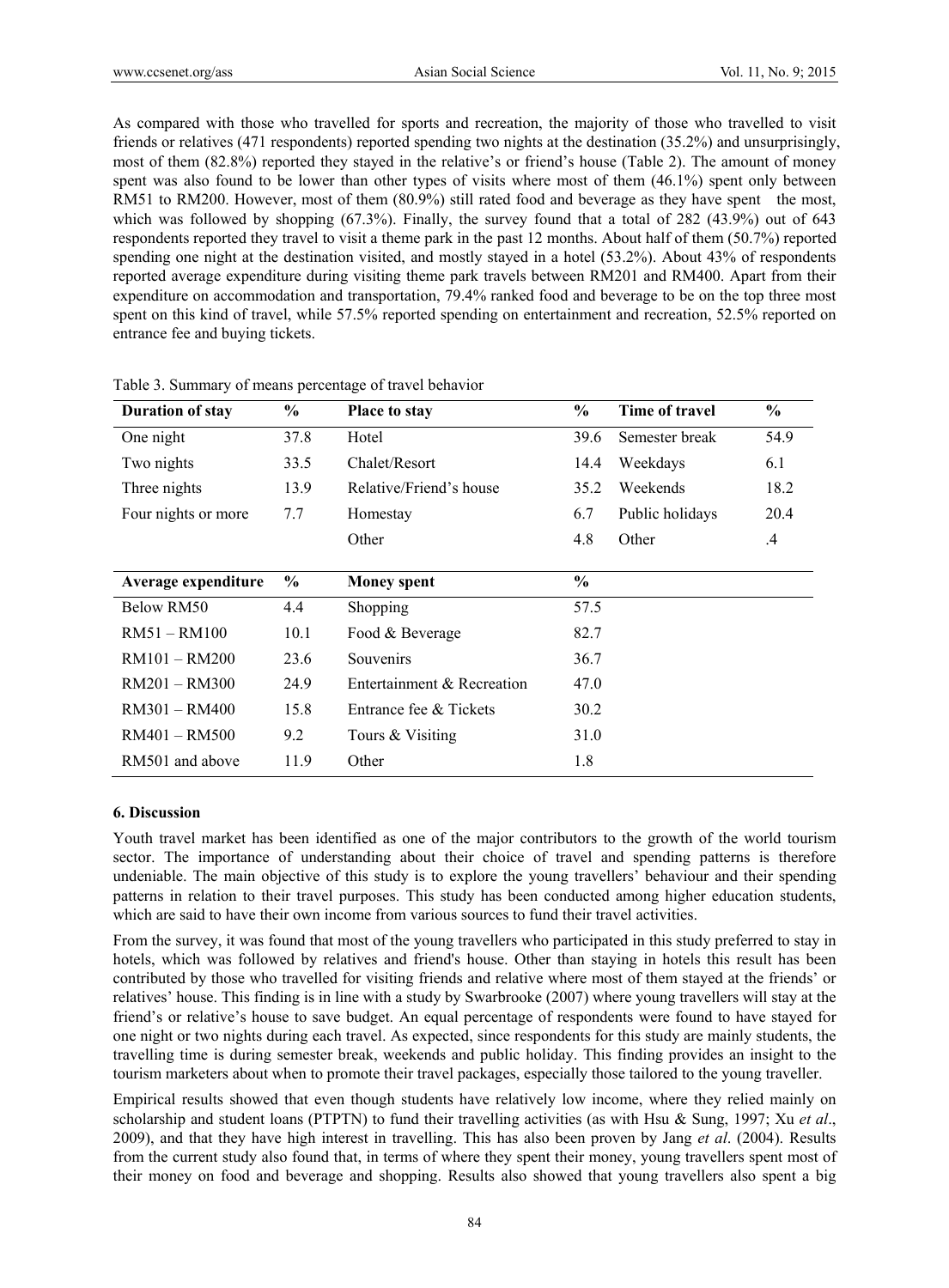fraction of their money on recreation and entertainment. As stated by UNWTO (2008), many countries have specified their marketing activities to attract young travellers' niche market (such as sports and adventure). This study proved that young travellers are actively involved in the tourism activities in Malaysia and thus, proved that there is a big potential in the youth travel market in Malaysia.

This study also found that young travellers spent less on souvenirs, entrance fees and tickets as well as tours and visiting. However, Glover (2010) suggested that young travelers are willing to pay a premium price if they believe that the product, services or experience is worth it while at the same time, they have high expectation regarding the importance of value for money though they have their financial resources available for travelling.

## **7. Conclusion**

## *7.1 Implications*

Based on the overall results of this study, young travellers have been found to be very important to the future of the tourism industry, as what has been suggested by UNWTO (2008). This highlighted the importance of understanding the young travelers' behavior and their expenditure patterns, especially the tourism marketers and policy makers. By understanding the needs, wants and desires of this group, the marketers as well as policy makers could tailor their product or even design, promotional campaigns that could attract more of these people to travel. In light of the intensifying competition from neighbour countries such as Thailand, Indonesia and Vietnam, which offers more fun and affordable travel experience, policy makers play an important role in attracting the uprising young traveler market. Grigolon et al. (2012) concluded that price variation influence youth's decision, especially university students', to take a vacation to any destination.

This paper combines travel purposes to analyze the domestic tourism expenditure among young travelers. It proposes a different dimension than the previous literature, which has suggested the different expenditure patterns on various tourism products. This finding is imperative to the promotion of tourism in own country. This study also supports further to the key aspects of destination development which should include youth budget accommodation, cultural routes, information services, web portals, tour packages and discount programmes (UNWTO, 2008). From the traveller behavioural perspectives, this could provide chances for youth, especially university students who do not have steady income to explore the country and broaden their mind. From the business perspectives, this could expand their business opportunity and directly contribute to creating job opportunities, promoting economic development and increasing gross domestic product (GDP) growth of the country.

This study has examined the portfolio of young Malaysians who have travelled within Malaysia in the past twelve months. It is crucial for the tourism industry to investigate how, when, why and where the young Malaysians to be more willing to spend on domestic tourism and their behaviour during the entire travel. Policy makers and travel industry marketers will benefit from the knowledge of their behaviour. Prayag and Hosany (2014) conclude that there is a common pattern of young travellers, that is, they portray the needs for strengthening self-knowledge and looking for personalized tourism activities or amenities. Hence, the information gathered from this study also can be used as guidelines in formulating promotional programmes to encourage more spending on various tourism products and services especially by the young Malaysian travellers market. However, their price sensitive nature has suggested that the strategy of offering low fares campaign would succeed in obtaining youth's continuous support (Grigolon et al., 2012).

The present study intends to strengthen the existing literature by providing knowledges as well as valid data on the travel behavious and expenditure patterns in domestic tourism of young Malaysians. This paper differs from the literature in its emphasis on exploring young Malaysians' domestic travel behaviour and their spending pattern in relation to their purpose of travel. This study is one of the few study conducted in Malaysia. Therefore, this study will serve as a base for future studies of different dimensions and perspectives.

In addition to that, the findings of this study support the idea that young Malaysians are keen on travelling within the country. The findings are crucial in justifying the needs for more researches to be carried out in this area of tourism and hospitality field. Also, the improvement of measurement tools to be applied in future research is expected in exploring wider reviews of the travel and expenditure behaviour among young Malaysians. Hence, this study has enhanced the literature by expanding the previous knowledge of travel behaviour among youth generally and young Malaysians specifically.

The results of this study provide empirical evidence that young travellers' spending patterns are particularly based on their different purposes of travel to a destination. Spending most of their travel funds on food and beverages, shopping as well as recreation has addressed their preference during travelling. This was the unknown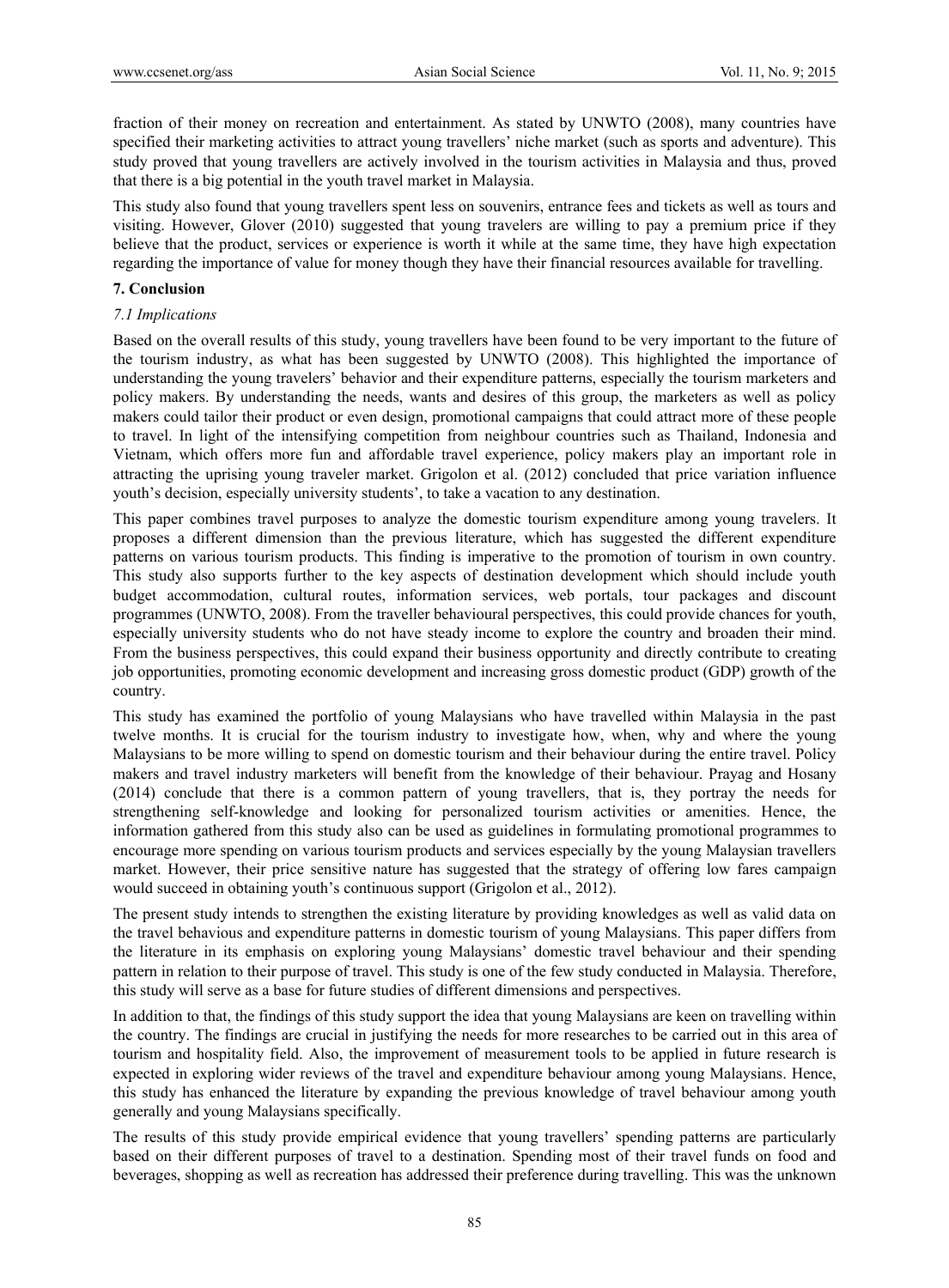previously, but the actual spending power and pattern of young Malaysians has now revealed. Though spending behaviour of travellers has been studied widely by researchers from all over the globe, young Malaysians' travel and spending patterns should not be ignored in the tourism context because it is predictable by their travelling purposes.

#### *7.2 Limitations and Future Research*

This study raised the question of why the young travellers were unwilling to spend more on particular products. Though most young travellers are adventurous and flexible in the matter of visiting new attractions, the monetary cost involved are taken into consideration before heading to the destination (Grigolon et al., 2012). This highlights a gap and future research should explore further into why this is so and how to encourage the young travellers to spend more on certain areas. Further studies shall include the mode of transportation to examine how it influences the domestic travel holiday planning process, including the destination choice and length of stay. The interactions between transportation mode, accommodation type, duration of the trip, travel party and travel destination could be explored despite the many other dimensions shall be chosen and analysed (Grigolon et al., 2012).

However, because of this study is confined to the data made available through questionnaires distributed among university students, the generalizability of the findings is somewhat limited to how students spent during travel. Likewise, Nusair et al. (2013) pointed out that the research results collected from university students cannot fully generalize though they represent the typical youth segmentation. It would be interesting to examine the expenditure patterns of young travellers from a wider scope of study such as those who have already started their career, which includes those who travelled overseas. Further studies could explore this into a wider context for the current study, backed up by the previous literatures have highlighted the importance of the young travellers to the tourism industry.

Since this paper had limited access data from official statistics regarding young Malaysians' travelling patterns, a repeat cross-section analysis shall be carried out annually to study the current and actual travelling trends among young Malaysians. Also, it is recommended that motivation theories such as push-pull framework, expectancy-value or goal directed behaviour (Prayag & Hosany, 2014) shall be added to derive more interesting conclusions. Other than money and time issue, the demand for domestic tourism too is subject to travelers motivation and intention. This study establishes a general understanding of the travel behaviour and expenditure patterns among young Malaysian travellers. Overall, this study has shown the importance of young travellers to the Malaysian tourism industry and the importance of this tourist segment in undeniable for the growth of tourism industry in the future.

# **Acknowledgements**

The authors would like to extend their appreciation to the Universiti Utara Malaysia and Research Innovation Management Centre for the financial support and who make this presentation possible.

#### **References**

- Brislin, W. R. (1971). Back-translation for cross-cultural research. *Journal of Cross-Cultural Psychology, 1*(13), 185-216.
- Carr, N. (2001). An exploratory study of gendered differences in young tourists' perception of danger within London. *Tourism Management, 22*, 565-570. http://dx.doi.org/10.1016/S0261-5177(01)00014-0
- Carr, N. (2002). A comparative analysis of the behavior of domestic and international young tourists. *Tourism Management, 23*, 321-325. http://dx.doi.org/10.1016/S0261-5177(01)00089-9
- Carr, N. (2005). Poverty, debt, and conspicuous consumption: University students' tourism experience. *Tourism Management, 26*, 797-806. http://dx.doi.org/10.1016/j.tourman.2004.06.014
- Chadee, D. D., & Cutler, J. (1996). Insights into international travel by students. *Journal of Travel Research*, *35*(2), 75-80. http://dx.doi.org/10.1177/004728759603500213
- Clarke, J. (1992). A marketing spotlight on the youth four S's' consumer. *Tourism Management, 13*(3), 321-326. http://dx.doi.org/10.1177/004728759703600109
- Cook, R. A., Yale, L. Y., & Marqua, J. J. (2006). *Tourism the business of travel*. New Jersey: Pearson International Edition.
- Cooper, S. (2007). *Youth tourism-the travel industry's boom sector*. WYSE Travel Confederation.
- Debbage, K. (1991). Spatial behaviour in a Bahamian research. *Annals of Tourism Research, 18*(2), 251-268.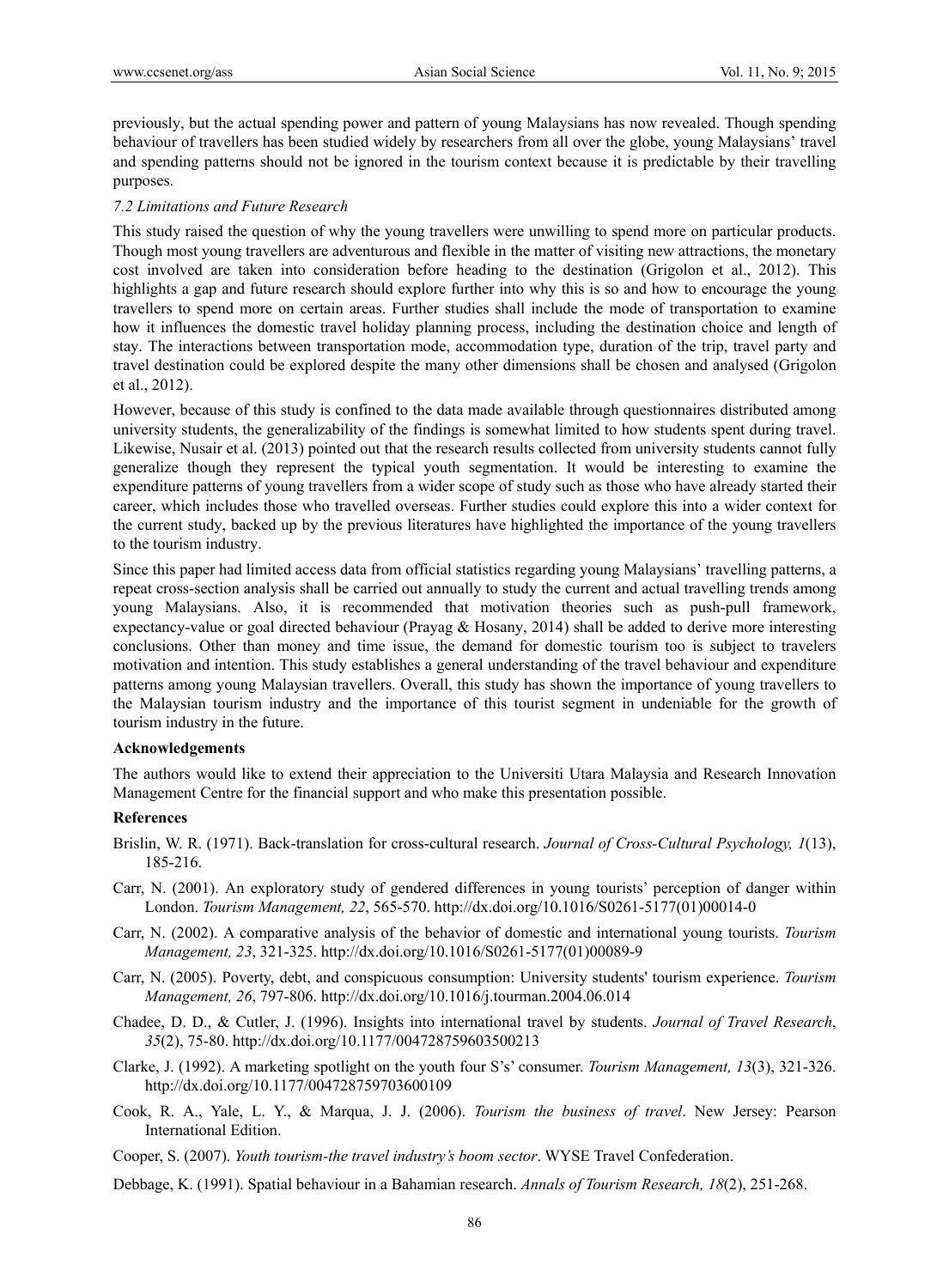- Department of Statistics Malaysia (n. d.). *Domestic tourism survey*. Retrieved from http://www.statistics.gov.my/ portal/images/stories/files/LatestReleases/findings/SUMMARY\_FINDINGS\_DTS2011.pdf
- Euromonitor International. (2011, April). *Euromonitor International: Industry Overview April 2011 Travel and Tourism – Malaysia*. Retrieved from http://www.portal.euromonitor.com.eserv.uum.edu.my/Portal/Handlers/ accessPDF.ashx?c=73\PDF\&f=F-175813-19716273.pdf&code=qRyGHABUNxonliRu3EaowrWOrF8%3d
- Glover, P. (2010). Generation Y's future tourism demand: some opportunities and challenges. In P. Benckendorff, G. Moscardo, & D. Pendergast (Eds.), *Tourism and Generation Y* (pp. 155-163). UK: CABI Publishing.
- Goeldner, C. R., & Ritchie, J. R. B. (2006). *Tourism: Principles, Practices, Philosophies*. New Jersey: John Wiley & Sons, Inc.
- Grigolon, A. B., Kemperman, A. D. A. M., & Timmermans, H. J. P. (2012). The influence of low-fare airlines on vacation choices of students: Results of a stated portfolio choice experiment. *Tourism Management*, *33*, 1174-1184. http://dx.doi.org/ 10.1016/j.tourman.2011.11.013
- Hesse, M., & Tutenges, S. (2011). Young tourists visitings travel clubs and paying for sex. *Tourism Management*, *32*, 869-874. http://dx.doi.org/10.1016/j.tourman.2010.08.002
- Hoxter, A. L., & Lester, D. (1988). Tourist behaviour and personality. *Personality and Individual Differences, 9*(1), 177-178. http://dx.doi.org/10.1016/0191-8869(88)90045-1
- Hsu, C. H. C., & Sung, S. (1997). Travel behaviours of international students at a Midwestern university*. Journal of Travel Research, 36*(1), 59-65. http://dx.doi.org/10.1177/004728759703600109
- Huang, Y., & Petrick, J. F. (2010). Generation Y's travel behaviours: a comparison with Baby Boomers and generation X. In P. Benckendorff, G. Moscardo, & D. Pendergast (Eds.), *Tourism and Generation Y* (pp. 27-37). Oxfordshire: CAB International.
- Hudson, S. (1999). Consumer behavior related to tourism. In A. Pizam, & Y. Mansfeld (Eds.), *Consumer behavior in travel and tourism* (pp. 7-32). New York: The Haworth Hospitality Press.
- It is time to get the tourists to spend more. (2013, July 28). Sunday. *The Star*, p. 2.
- Jang, S. C., Bai, B., Hong, G. S., & O'Leary, J. T. (2004). Understanding travel expenditure patterns: a study of Japanese pleasure travelers to the United States by income level. *Tourism Management, 25*, 331-341. http://dx.doi.org/10.1016/S0261-5177(03)00141-9
- Kim, K., & Jogaratnam, G. (2003). Activity preferences of Asian international and domestic American university students: an alternate basis for segmentation. *Journal of Vacation Marketing, 9*(3), 260-270. http://dx.doi.org/10.1177/135676670300900305
- Krippendorf, J. (1987). *The holiday makers: understanding the impact of leisure and travel*. Oxford: Heinemann Professional Publishing.
- Laing, A. N. (1987). *The package holiday: participant, choice and behavior* (Ph.D. Thesis). Hull University.
- Lawson, R., Thyne, M., Young, T., & Juric, B. (1999). Consumer behavior related to tourism. In A. Pizam, & Y. Mansfeld (Eds.), *Consumer behavior in travel and tourism* (pp. 449-479). New York: The Haworth Hospitality Press.
- Ministry of Tourism, Malaysia. (2011, January 10). *Student tourism programme*. Retrieved from http://www.motour.gov.my/en/ministrys-programme/tourism-programme/student-tourism-programme.html
- Nusair, K. K., Bilgihan, A., Okumus, F., & Cobanoglu, C. (2013). Generation Y travelers' commitment to online social networking websites. *Tourism Management*, *35*, 13-22. http://dx.doi.org/10.1016/j.tourman. 2012.05.005
- Oppermann, M. (1992). International tourist flow in Malaysia. *Annals of Tourism Research, 19*, 482-500. http://dx.doi.org/ 10.1016/0160-7383(92)90132-9
- Peerapatdit, N. (2004). *The impact of selected socio-demographic, travel-related and psychographic variables on the travel expenditures.* Unpublished master's thesis. University of Central Florida, Orlando.
- Prayag, G., & Hosany, S. (2014). When Middle East meets West: Understanding the motives and perceptions of young tourists from United Arab Emirates. *Tourism Management*, *40*, 35-45. http://dx.doi.org/10.1016/j.tourman.2013.05.003
- Reisinger, Y., & Mavonda, F. (2002). Determinants of youth travel markets' perceptions of tourism destinations.